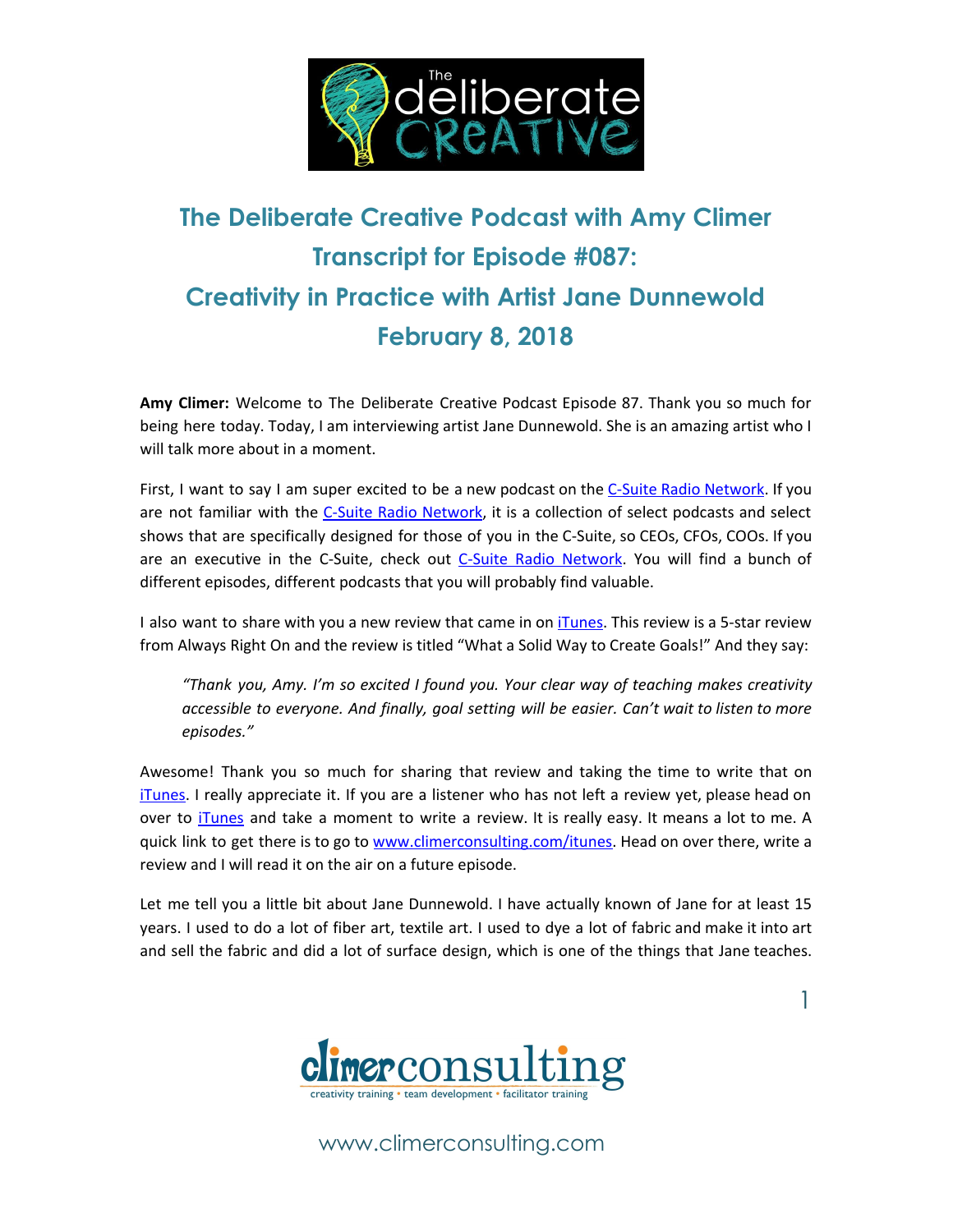

Surface design is where you are designing, painting, and dyeing other things on the surface of fabric. Jane is absolutely incredible. She has beautiful pieces. Even 15 years ago or so, she was teaching surface design and I was very interested in taking one of her classes. But they mostly happened in Texas and I lived in Wisconsin and I did not do it. There were some other people that I learned from, but I never got a chance to learn from Jane.

And then recently, a listener recommended Jane as a guest on the show and she introduced me to Jane. And so here we are, years later, I get the chance to interview Jane. She is just doing some really cool stuff, both in her own art and in teaching students. She has a number of online courses and in-person courses that she is doing around creativity and helping people be more artistic and more creative in general.

I am excited to talk with her today about her creative practice and what she does in her own life as well as how she helps other people be creative. Even if you have no interest in making art, I think you will learn a lot from her and what she has to share. All right, here is Jane.

Jane, welcome to The Deliberate Creative podcast. Thanks for being on the show.

**Jane Dunnewold:** My pleasure to be here. Thanks for inviting me.

**Amy Climer:** Of course! Can you start off and tell us a little bit about who you are and what you do?

**Jane Dunnewold:** I am an artist and have been an artist with a very specific interest in textile mixed media work for 20 years. I am also a writer because I began my adult life thinking that I would be a writer and have never been able to get away from that. And I am an educator. I take all of the things that I have learned as an artist and a writer and I morph them into experiences that people can have in my workshops in order to tap their own creative self.

**Amy Climer:** Nice. How did you make that transition from being a writer to making textile art? Tell us a little about that.

**Jane Dunnewold:** I think it began with my grandmother when I was six years old. Because when I went to visit her, she gave me pins and buttons and little scraps of fabric to play with and that was an elemental experience for me. I was headed toward the ministry, believe it or not, which was probably where the writing was going to manifest in writing sermons, of all things, and it

2

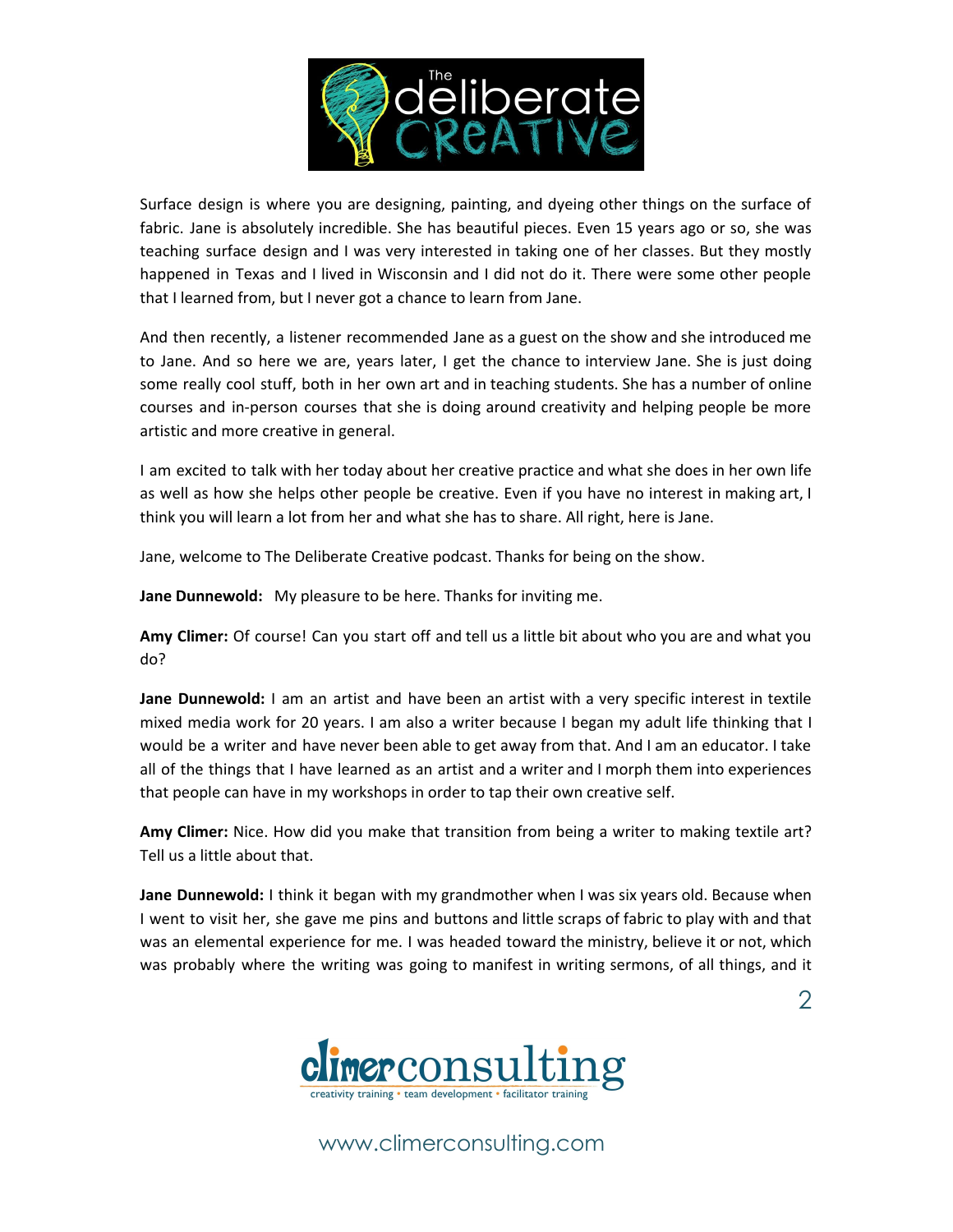

was not working for me. I was in the dorm outside my room in a shower feeling really bereft and thinking, "This is not working for me," and within about a week, an opportunity came up to work on an embroidery with another student. And once I started embroidering, it connected that thread, literally, back to when I was a six year old and all the other fabric related bits and pieces of my life leading to that point.

I did not think in some great epiphany I am going to be an artist and I am going to focus on textiles, but that was the first step in a path that then lead me to learning about surface design which is dyeing and printing fabric. And that led to realizing that a little art school here in San Antonio needed a surface design department. And so I, sort of, intimidated, for several weeks, the guy who was the director until I could talk him into hiring me.

#### **Amy Climer:** Nice.

**Jane Dunnewold:** He hired me to set up a surface design room and gave me two rooms and said, "You better have three classes programmed for the first of June," and I love a good challenge. That is really how I got my start.

**Amy Climer:** Wow! That is amazing. I would say kudos to you for just that openness that you had to have in order to make that transition because it is easy to kind of stick with the path we are on, even if it does not feel right.

**Jane Dunnewold:** I think it was actually born, to tell you the truth, more of desperation. Because I had been in a marriage where my husband was a chef and we, fortunately, had an investor and we had a restaurant. But the bottom fell out of the oil industry in Texas and we lost the restaurant.

#### **Amy Climer:** Oh wow!

**Jane Dunnewold:** And as part of losing the restaurant, which was a devastation to him, our marriage ended. And so once again, I was at that point of thinking this is not working for me to do something for somebody else and so that fueled this desire. I thought what do I really want to do? And this is when I thought I could run a department. I could set up a department. And so it was desperation in a sense. And I think the lesson there, beyond my own personal experience,



www.climerconsulting.com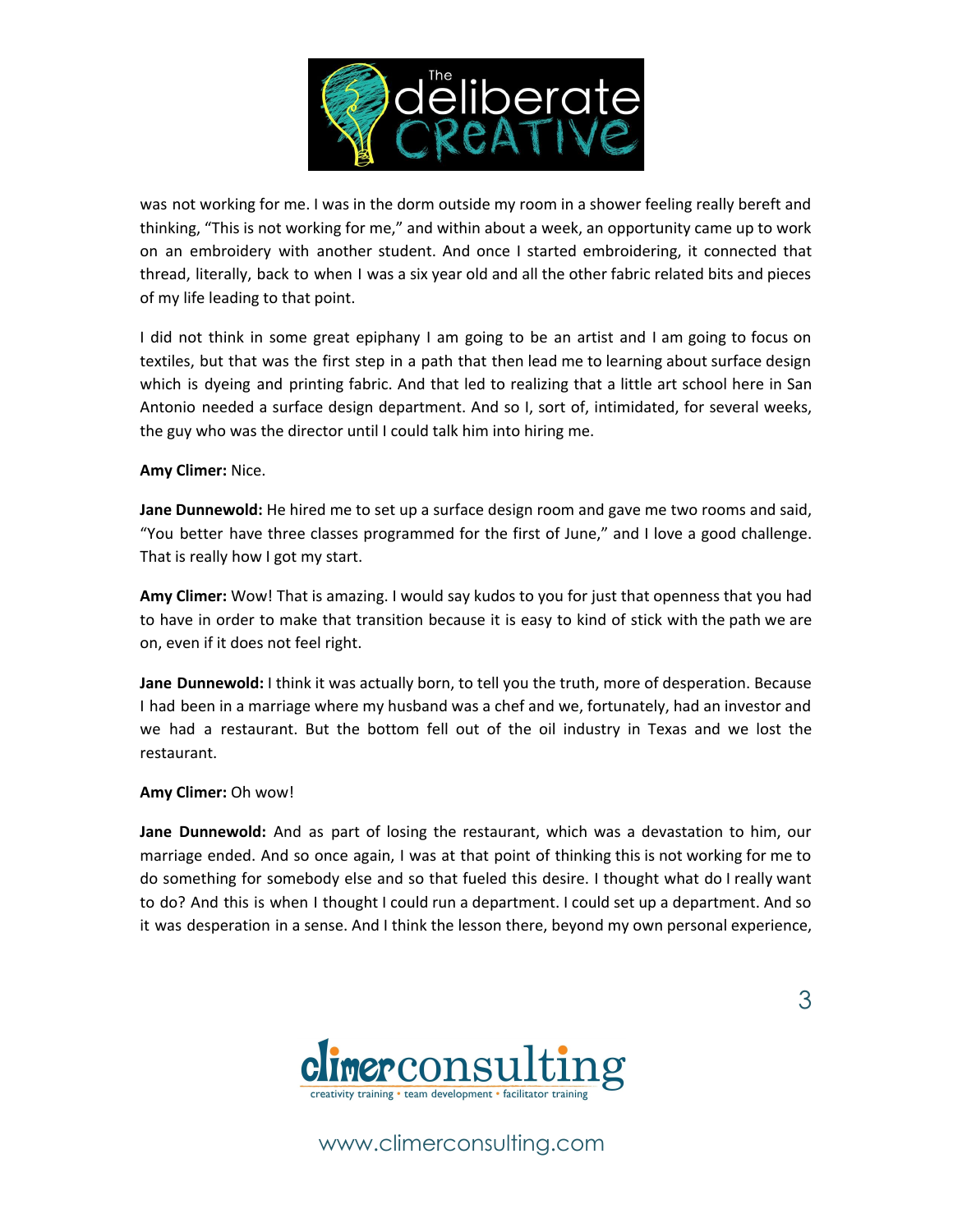

is that many of us have transformative moments that are rooted in a negative thing that happened as opposed to a positive thing that has happened.

**Amy Climer:** Yeah. Sort of that silver lining that comes out of something not so great.

**Jane Dunnewold:** Exactly.

**Amy Climer:** Tell us a little more about the work you are doing now, fast forward, 25 years or however long that was.

**Jane Dunnewold:** It does feel like a fast forward. I was in that school for ten years and then I decided I would set out on my own because of a book that I had written that was about surface design techniques. The next ten plus years of my career involved designing workshops and working with people all over the world to teach them about surface design. But what I realized we were really talking about is the creative experience of accessing what you are capable of doing, which is only the first part. The second part is believing that you are capable of doing it.

I make jokes all the time about my classes not being about surface design or art making at all, but really being about tapping that creative self and then having the courage and the encouragement from somebody like me to invest in it to the point that it becomes an integral and important part of that person's life. I focus on that now and in the classes that are about surface design, but I also teach a series of classes and run workshops on the creative process itself and how to access that, and then how to cultivate it. You can access it, but it is like any small seedling. It has got to be cultivated in order to really grow and flourish.

**Amy Climer:** I think that makes so much sense because really, the techniques of surface design are pretty simple. Most of them, anyway. They are not really complicated. Most people can do them pretty well. But then it is like, "Okay, you have all these techniques, now what do you do with it?" And that is where that creativity comes in, and sometimes that fear.

**Jane Dunnewold:** It is definitely a fear. And I think, contrary to popular opinion, a guide can help you access that. And it can be taught. Basically, I compare it to a three-legged stool. One of the legs of the stool is technique. And you are right, those are neutral. Everybody can learn to dye. Everybody can learn to draw. Everybody can learn to throw a pot, so the techniques are neutral. And then we have the materials. And so I can take a neutral process and I can work it out in fabric or I can work it out in clay. The tools that I use or the materials that I use are selected by

4

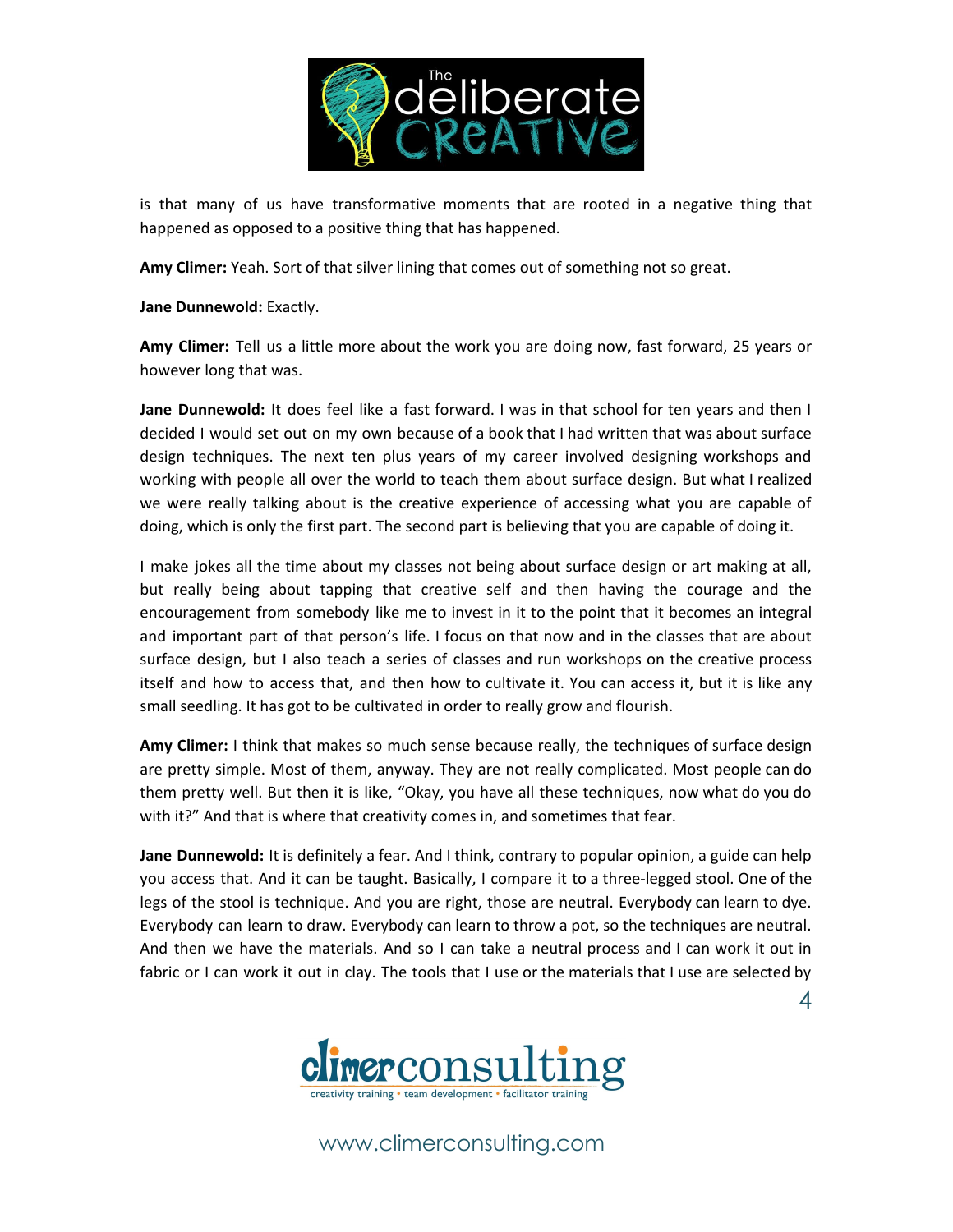

my personal preference, but that is still a fairly neutral area. It is the content. It is what we really care about and the passion that we bring to whatever it is we choose to do creatively that makes it distinctively and uniquely our own.

**Amy Climer:** The three legs are materials, technique and content?

**Jane Dunnewold:** Exactly. Most people think they do not have content, but everybody has content because everybody is standing on the planet and we are all alive.

**Amy Climer:** Say more about that.

**Jane Dunnewold:** This introduces a concept of cross-training. You will be able to relate to cross-training because anyone who is athletic knows that cross-training in that world would be that I do yoga for flexibility and then maybe I run a couple of miles for endurance and I lift weights for stamina, et cetera. Creative stamina is built by, first, learning how to use the tools and the materials so that you are making something, and then writing about it and reflecting on what you have done, and perhaps, doing an exercise as simply making lists of what you would like to achieve beyond what you are doing already and what materials you might use.

But from a deeper stand point, we can use writing to access parts of our lives by writing about -- I give students a list of things to write about and just say in the morning pick one and write about it. It can be write about a joyful moment in your life. Write about a sad moment in your life. Write about something that happened when you were eight years old. And if we do that kind of writing, then we are accumulating and establishing this rich well and plumbing this well of information that we already have. And that is how we figure out what we really love, which drives then what we can make because we have found a voice. We have found the content that we need so that our work is no longer just this disjointed, disconnected thing over here that might be beautiful colors and patterns. It has a deeper resonance because it is related to our own personal experience.

**Amy Climer:** That is great. I love that. Can you talk a little bit about how you use this in your own life and how you have developed your creative practice from some of these things you are talking about?

**Jane Dunnewold:** I can. Thank you for asking about that because I think that I have observed a lot of really great teachers over the course of my career and I decided early on that I could be a

5

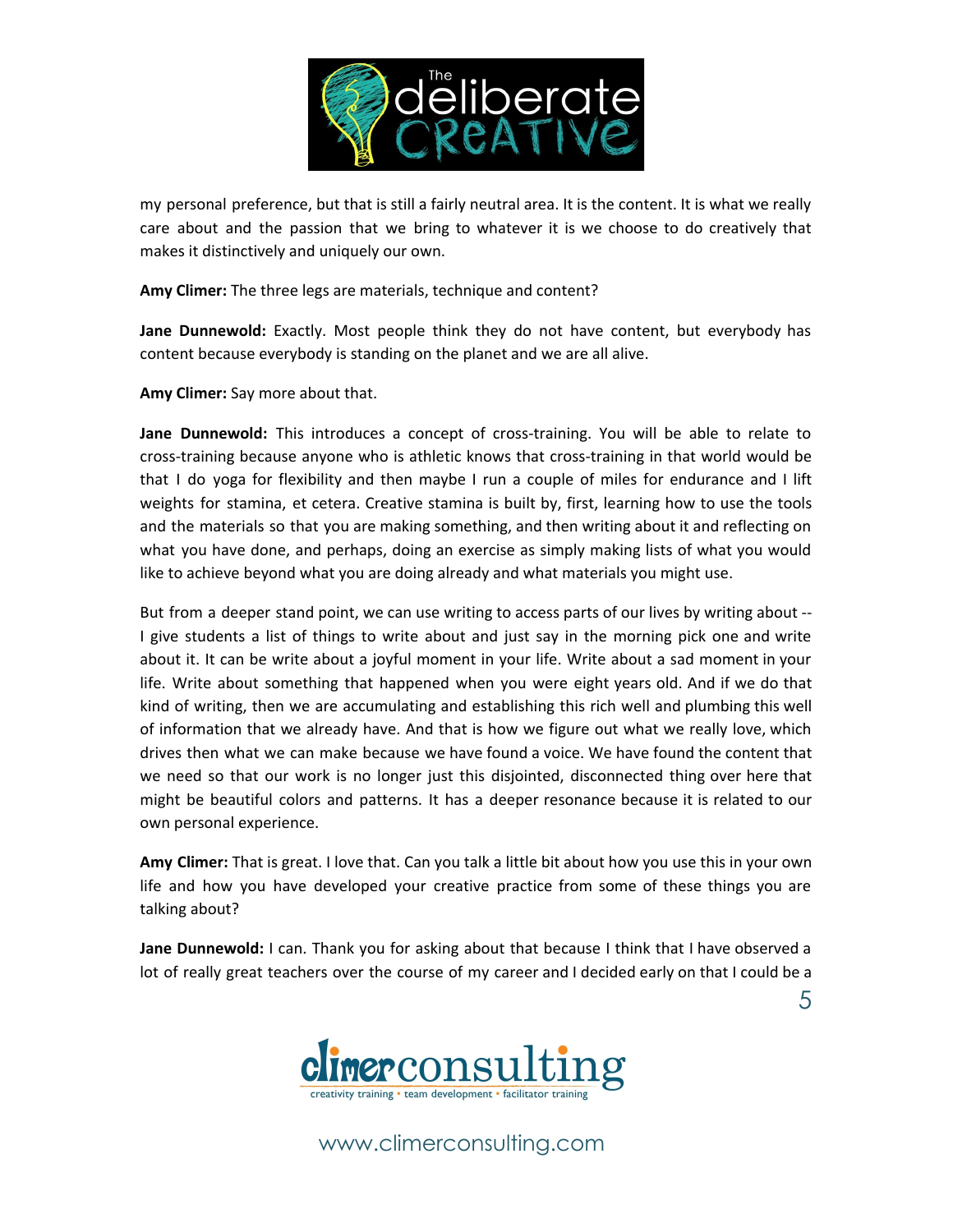

great artist, but I was not sure I could make it pay the bills. But I knew if I honed my ability as a teacher, I could use it in a way that would actually directly benefit me by producing workshops that would pay the bills. Everything I use to guide my students now was tested in my own laboratory, in my studio, with my own person.

This is a real simple example. I was sitting at my desk one day and I looked out the window and there were some pigeons landing on the wire right outside my third floor office desk. But I noticed that when they sat down on the wire, they all scooched over so they were the same distance apart. If you watch birds you will see this. And I thought what an interesting thing because human beings, with their boundaries, they are not always so clear about where their boundaries are. But birds are very clear about where their boundaries are.

This started me thinking about making a series of art pieces that would literally be about what boundaries are. And boundaries can be a physical thing or a visible thing that we already know like a fence, and boundaries can be maps, but boundaries can also have an emotional component. This is where I really discovered this idea of cross-training and using the writing was useful because I could write about boundaries and write about what that meant to me in a more emotional sense. And then I could pull imagery out of that writing and I could use that writing with pictures of fences and with pictures of maps in order to create this artwork that has many layers, which then the viewer -- the whole idea for the viewer is to look at it and project their own background on to it which only completes the circle of viewing.

And so I use writing in my work and I am looking for elements all the time. I use my digital camera, and we can talk about that later as something listeners might do, but it is almost like a scavenger hunt. Once you get an idea, then you go looking for all the different parts that will support the idea before you ever actually dye any fabric or apply the paint or the brush to the canvas.

**Amy Climer:** That is great! I love that example because my guess is there are some listeners who do not understand the art world as well as -- certainly as you do -- but you go to a gallery and sometimes you see abstract art and you are like, "Eh, it's a painting of a fence." And I think what you just described helps explain like there is a deeper meaning, at least in, I would say, good art, or at least a lot of art, there is something more there that the artist has really thought through. And that is what makes some art so rich.



www.climerconsulting.com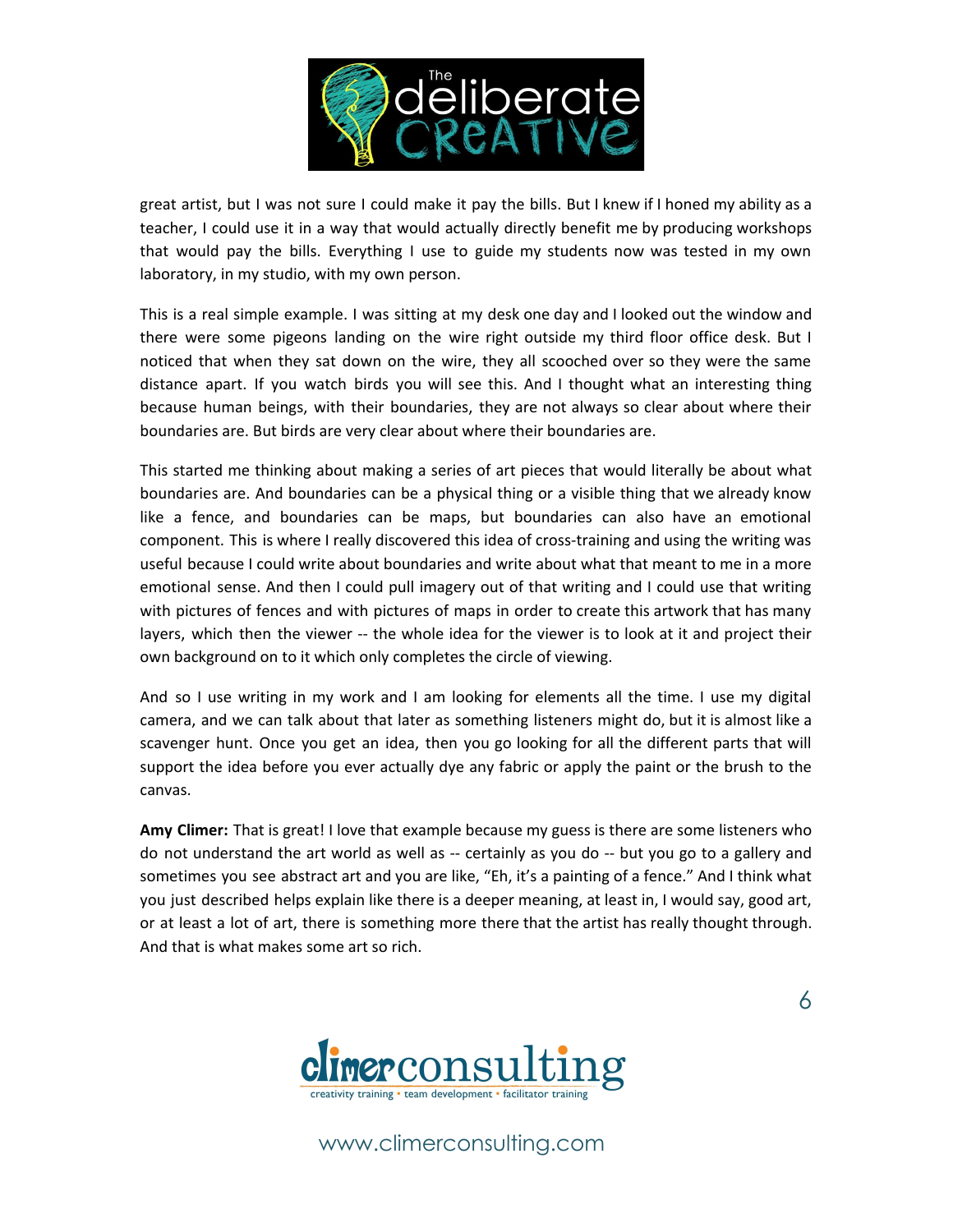

**Jane Dunnewold:** I think that is true. And this is why I think artist statements help people. Because you can look at a piece and if it is well designed and you know what you are looking at, you can analyze it. That is rock and roll, you can get it. But if you know what someone's story was and why they did what they did and why the work turned out the way it did, that is another -- it is like seeing the outtakes or the clips of a movie then getting the fuller version of it.

I have to offer this disclaimer though is that some people just care about color. They do not have a story about boundaries to tell. They are not commenting in the same way. That is the one thing that is so wonderful when you discover this about being an artist is that you have to respect a person's vision no matter what it is because that sort of passion is personal. And you can always tell when you are in a negative situation when somebody starts judging your passion, acting as though there is something wrong with it. You should run screaming from the room when that happens.

**Amy Climer:** Absolutely! I am sure we have all been there.

**Jane Dunnewold:** We all have. I have been there a lot.

**Amy Climer:** You talked a little about your own creative practice and how you have developed that. How do you help other people develop their creative practice?

# **How Jane Helps Others Develop Their Creative Practice [16:47]**

**Jane Dunnewold:** It depends on the setting I am in, but let's talk about a sort of overview.

**Amy Climer:** Yeah. That is perfect.

**Jane Dunnewold:** I will use this because it is easier for me to talk with a format. I have an online Creative [Strength](http://www.janedunnewold.com/cstonline/) Training course that runs every year. These are people who do not necessarily see themselves as creative, but there are also plenty of people who do already think of themselves as creative. But the whole point of such a long period of time -- that is a pretty long time for a course to run, but that is because I think that one of the most important things to remember when you are thinking I want to be more creative, is I think of it as a practice.

People who seek mindfulness meditation try to do it on a regular basis and they refer to it as their meditation practice because it takes time for any habit to establish itself. When someone

7

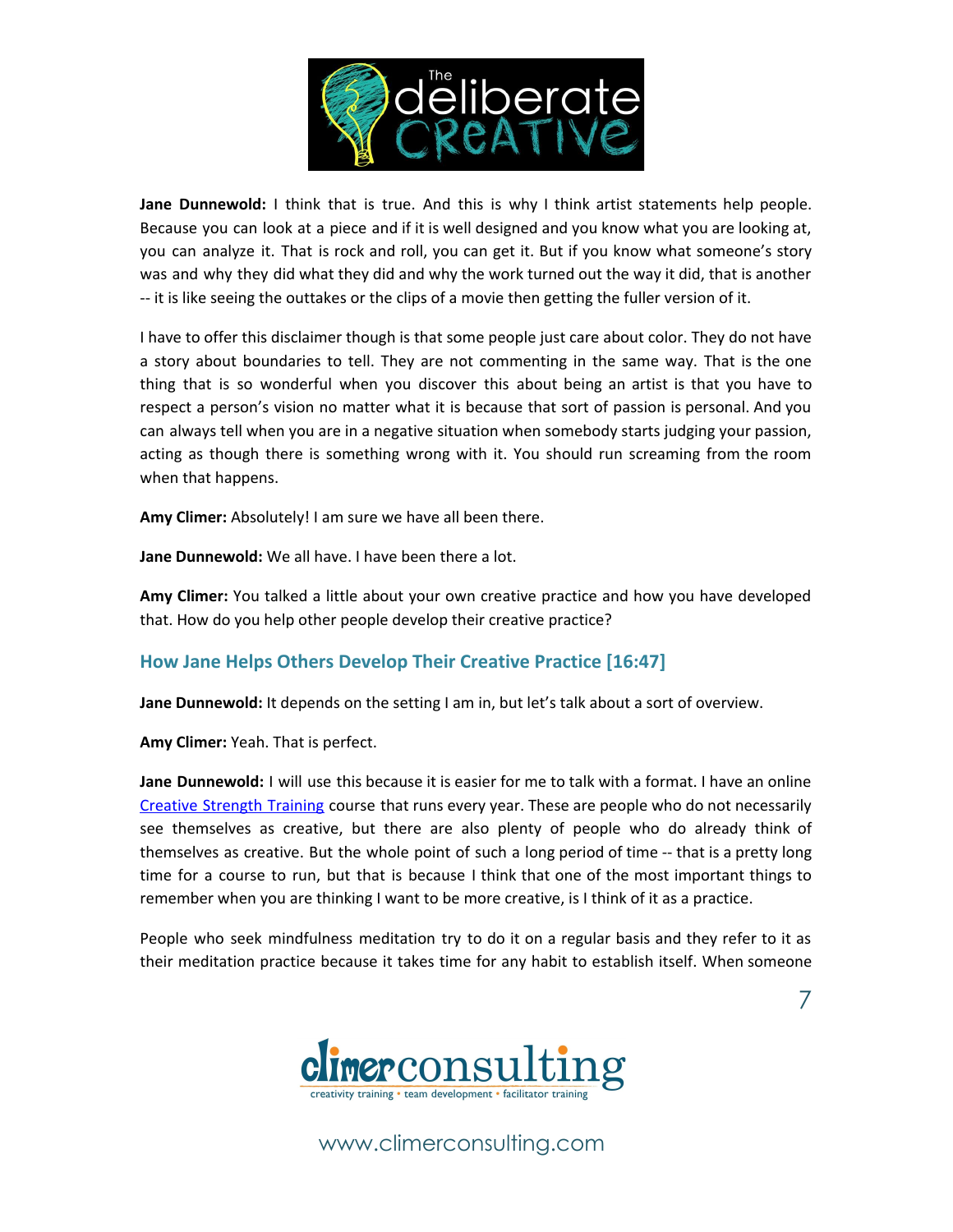

says, "I am not creative," I say, "Okay, let's look at four things that you could do starting right now and then let's check in with each other on a regular basis so that we can be reminding each other to be mindful of what those strategies are."

For example, one of them is we want to start looking at the world around us with fresh eyes. You can do that simply by going outside and taking a ten-minute walk around the block. I often have sent my students out, take a walk around the block in ten minutes, pick up one thing that interested you and bring it back. And then we look at the things people pick up. You would think that this is not really about creativity at all, but one of the aspects of creativity that we do not understand is that some of it is just awareness. We bring it to the forefront by taking time and slowing down so we can actually look at what is on the pavement. We can notice this beautiful yellow leaf that we would have walked past. And so there is that aspect of slowing down and noticing.

Another aspect of it that is helpful -- or strategy is really how I refer to them -- is thinking about when you were a child and thinking about something that you did as a kid that was creative. I laid out a big old quilt that my grandmother had made and my sister and I made cardboard furniture, doll house furniture, and pretended that this big quilt was a mansion and each square was a room. We did that not ever judging what any of the furniture was like or whether it was good. There was not any judgment at all. If we can remember experiences like that as children, then it is a reassurance that *yes indeed, at one point in our life we were creative and we were in touch with it*. And I think that reassurance is helpful.

But another thing that we can do is to think about a situation where we were stuck at some point recently, we could not figure out how to resolve a particular issue, and then to use a pretty simple, once again, writing or cross-training sort of exercise, of writing down the most outrageous ways that we could have resolved that that we can think of. So if I wanted to get a really interesting splat of black paint on a piece of paper, how could I do it? I could do it by wicking the brush, flapping the brush against the paper, but I could also go up on the second floor with the paper out in the driveway and lean out the window and pour the paint on it.

There are things that confront us in daily life that have nothing to do with black paint splats that can still benefit from thinking maybe there is another way to solve this that I have not thought of -- it is a work around. And so those are just a few of the things that I begin to talk about with people. But I also think, for example, we all have phones with cameras or at least an awful lot of

8

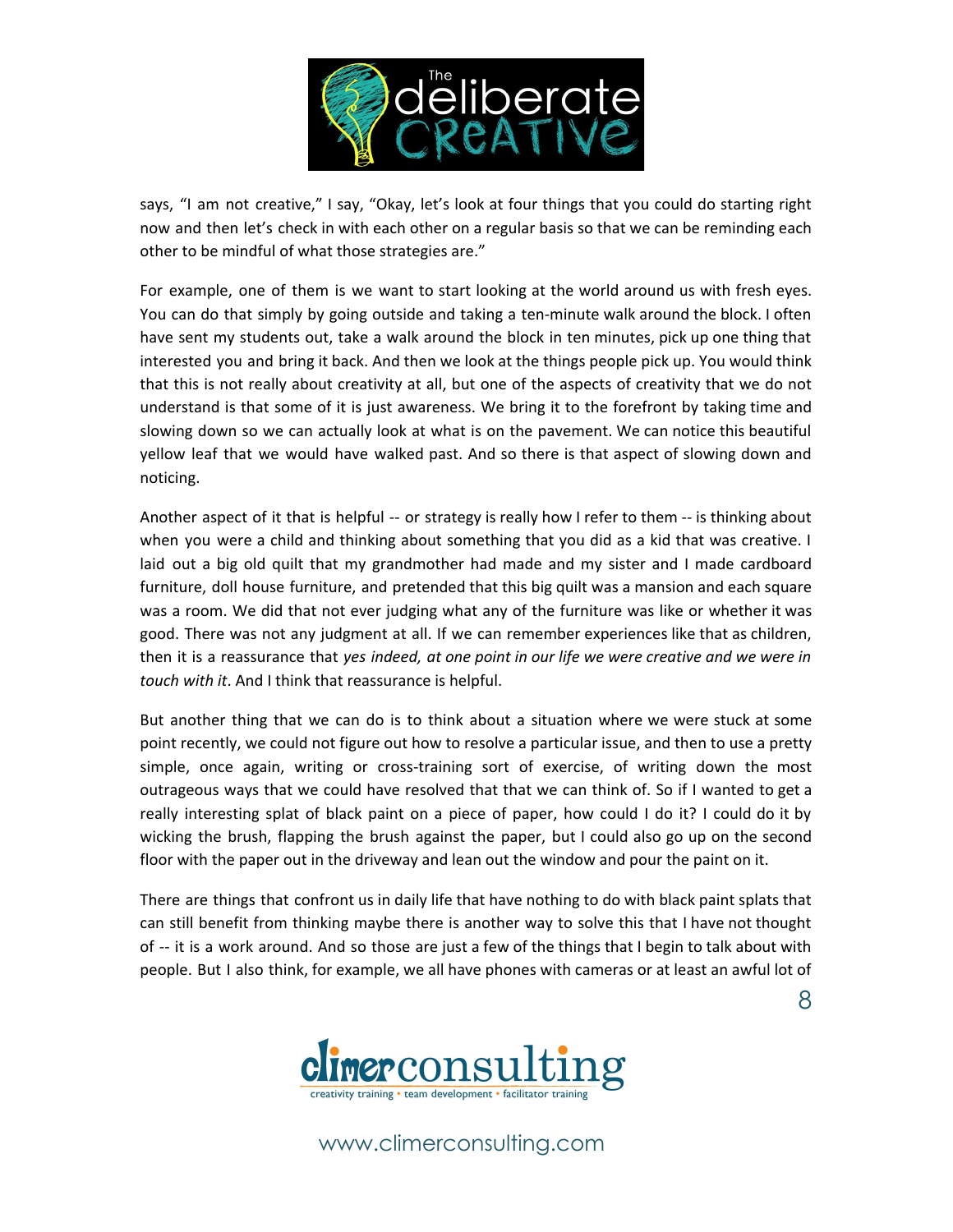

us do at this point, but nobody thinks of using the camera to take a close up shot everyday of some object around them. Because really when you are doing that, you are creating your own little abstract element because I may not be able to recognize what that object was at all. But it is a way, again, of slowing down and starting to look and see the world in a slightly different way which is again, I think, foundational for introducing creativity into your life in a way that feels relevant and is ongoing.

## **The One Piece of Advice That All Artists on This Podcast Have Shared [21:27]**

**Amy Climer:** It is so interesting to listen to you talk about this, and even going back to the first strategy you talked about of looking at the world with fresh eyes and going for a walk. You are the third artist that I have had on the show -- I have also had Hollis [Chatelain](http://climerconsulting.com/083) and Greg [Climer](http://climerconsulting.com/069) -and all three of you have talked about that. About getting outside of your day-to-day regular schedule or whatever, and do something a little bit different, going for a walk, and just looking in a different way with fresh eyes. Paying attention to something that speaks to you or come back with an object that caught your attention. I just think it is interesting to hear that similarity and that thread. Obviously there is something there if all three of you are talking about that from completely different perspectives.

**Jane Dunnewold:** I think you are absolutely right about that. I hope this does not sound sacrilegious, but there are a lot of ways to get to God and there are a lot of ways to unravel creativity or that the blocks to creativity. I think that it is one of those things that is rising in the culture because it is so needed right now.

**Amy Climer:** I think you are right.

**Jane Dunnewold:** And so it makes total sense that lots of people are analyzing it and thinking about it and talking about it. And whatever language Hollis uses works for the people who are listening to Hollis, and whatever language your brother is using works for those people who hear him. The people who hear me get the message from a slightly different perspective, but it is always the same message. And that is how we raise energy around it to use creativity to solve some of the biggest issues that confront us which are really going to require a huge dose of creativity.



9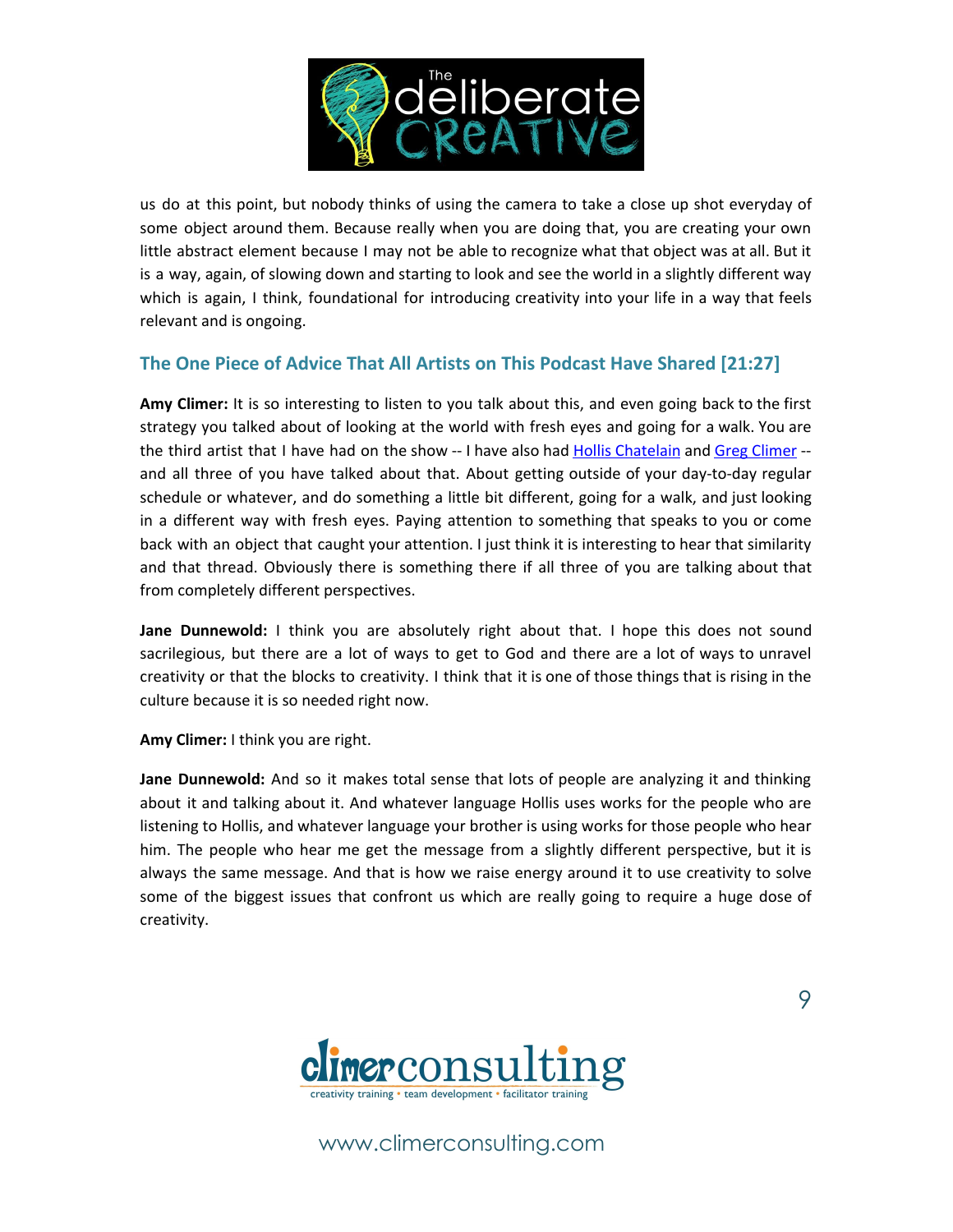

**Amy Climer:** Absolutely! One of the things that I believe is that as human beings, we have the capacity to solve all the problems on this planet. Especially, the ones which we have caused, which are most of them, but the only way we are going to do that is if we are able to tap into our creativity.

**Jane Dunnewold:** And may I go so far as to say -- you and I talked briefly about the idea of a committee.

**Amy Climer:** Yes, let's go talk about that.

## **Who is "The Committee" and Why You Need to be Aware of Them [23:31]**

**Jane Dunnewold:** Another way to describe the committee, which some people are more familiar with, is the inner critic or being self-critical. But my belief is that we do not come on to the planet thinking that there is something wrong with us. That is the sort of opinion that comes up over a lifetime because of people who were critical of us. We are part of the culture and we have to be socialized as human beings and we have to fit in so I am not criticizing that, per se. But I think that there are plenty of times when someone was critical of us in a way that shut us down.

I use my own father as an example because I have to make it personal or it will not feel relevant to someone listening to me. My father was a wonderful man. Lots of people really revered him. He was very ethical, but he was also a very critical person with high standards. And I was an introvert and that is a bad combination.

**Amy Climer:** Yes, I can see it.

**Jane Dunnewold:** Lots of us are in situations like that. And then the reality is that there are people in the world who are mean. And so what we have to do in order to bolster the self-esteem that we need so that we can tap our creativity and live a fully creative life, one of the first things we have to do is take a really clear look at who the people on the committee are. It can be people who love you and people who thought they were doing the right thing for you, and it can be people you do not even know. Either way, the point is to disband the committee or dismantle the committee by realizing that you put them there. Frequently, they did not even know they were on the committee.



www.climerconsulting.com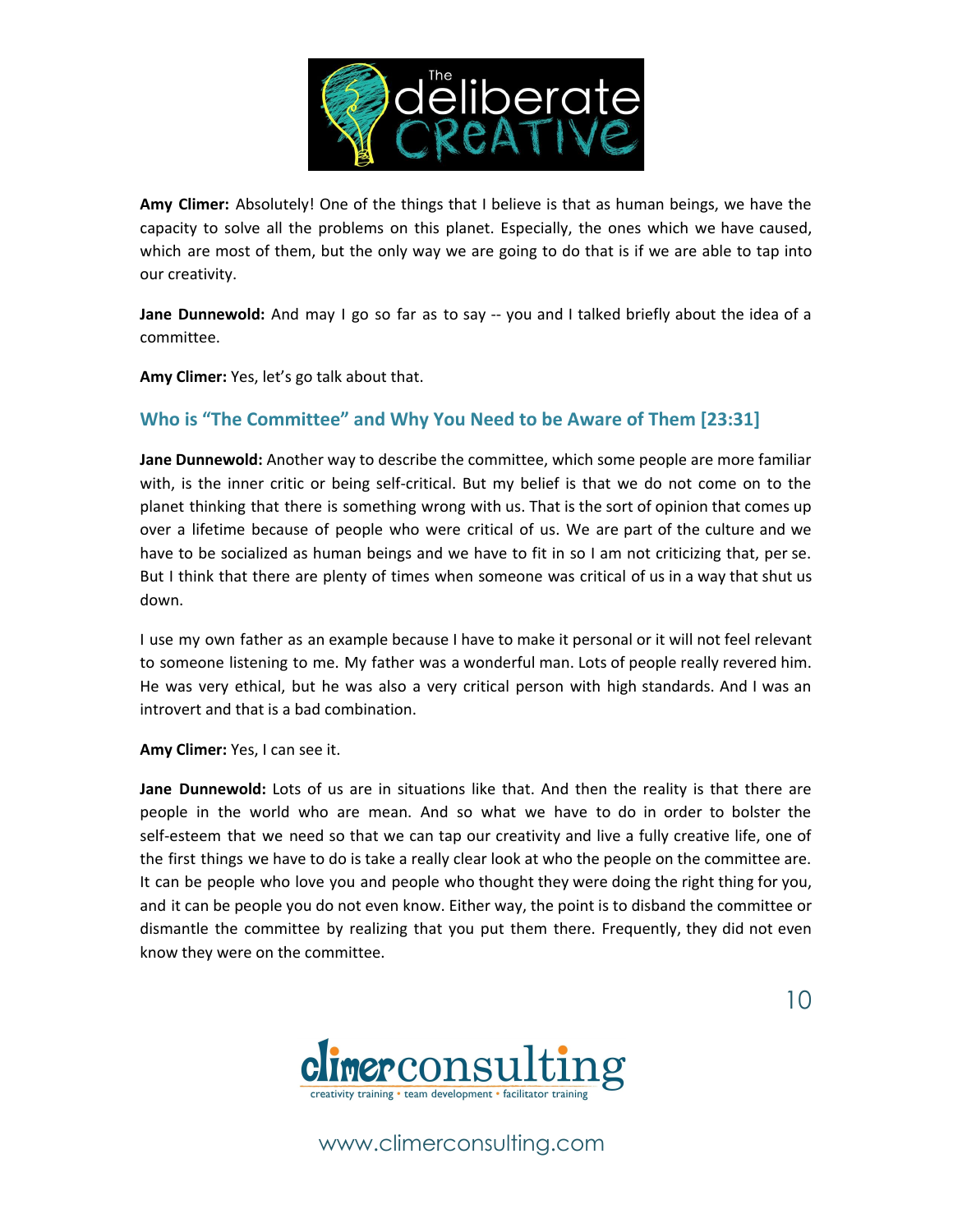

**Amy Climer:** True.

**Jane Dunnewold:** And that you put them there because you had this higher self that you wanted to become, but the bottom line realization is that you do not ever get there by being critical of yourself and so that is wasted energy. If we disband the committee and we decide -- and this is a lesson that lots of people are saying right now and it is completely true; the sooner we can love ourselves as we are with all the, "I am getting older, I have got grey hair," et cetera, people think they want to lose a few pounds. The most important thing we can do for ourselves is to work toward a self-acceptance that has disbanded the committee and is just ready to charge forward with the days that we have.

**Amy Climer:** Yeah, so true. I think that self-acceptance is critical or crucial, I should say.

**Jane Dunnewold:** Crucial.

**Amy Climer:** Sometimes it is hard. How do you recommend people develop that self-acceptance?

## **How You Can Develop Self-Acceptance [26:22]**

**Jane Dunnewold:** I think it is wise of you to point out that it is hard because here is a paradox, and the more I see the world, the more I think the world is just a whole set of paradoxes. One of the paradoxes is that it is really, really hard to accept yourself and sometimes it is really time consuming and hard to be an artist. People think it is all fun and games and it is not. People think running restaurants, I can tell you, is just this romantic endeavor, it is not. It is really hard work. But when you do the hard work, whether it is making all the tools that I need in order to bring a piece of art to fruition or whether it is everyday sitting and writing something positive about myself so that I am practicing self-acceptance in a tangible way, that might seem boring and it might not seem worth it and it might seem like hard work, but it is a release.

The paradox is that you put in the time and you do the work and then you are able to, sometimes, go almost on automatic pilot because you have done the work and put in the time and the ironic outcome is that you are a more joyful, sort of, balanced person. So it is actually easier to be inside yourself than it was before.



www.climerconsulting.com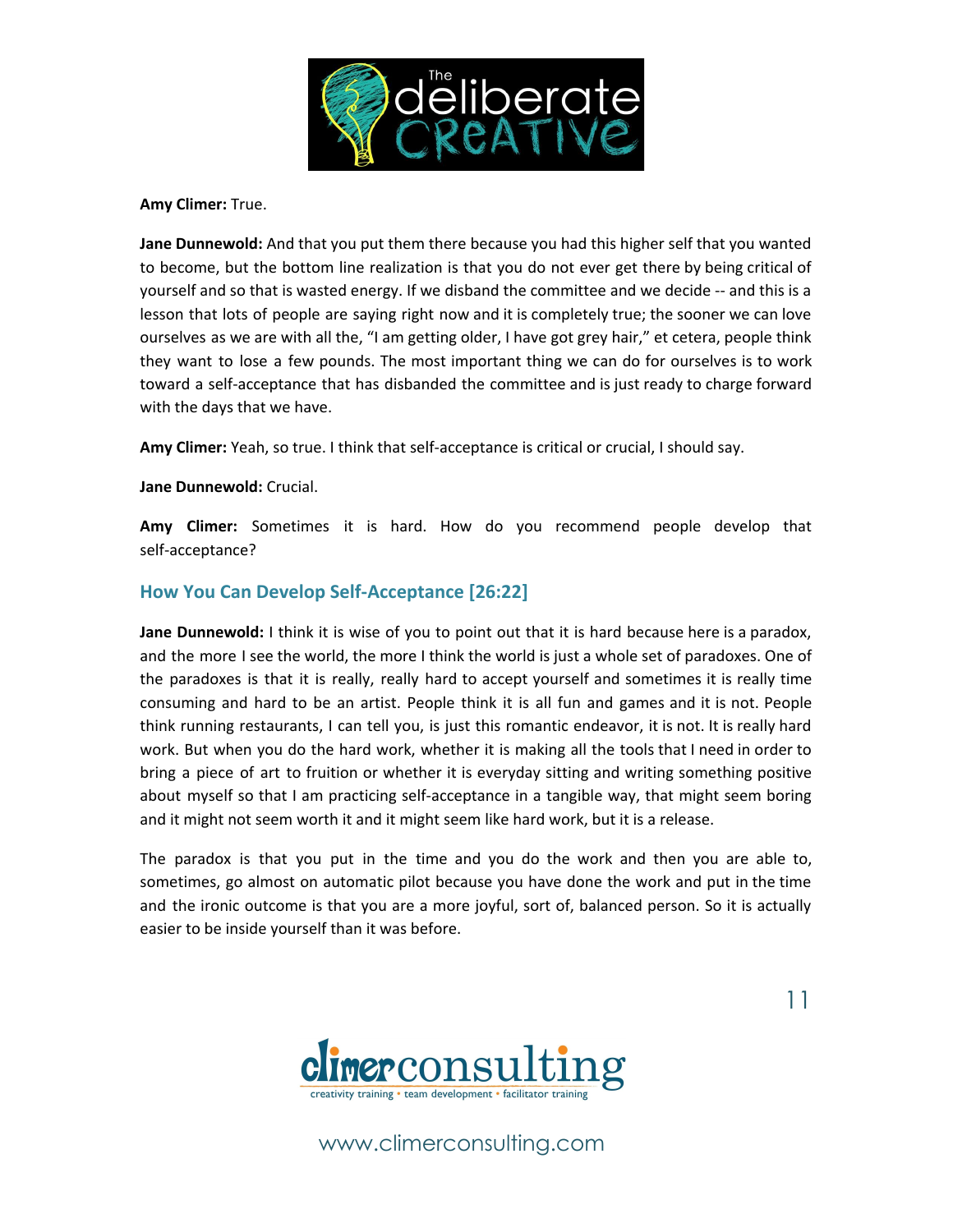

**Amy Climer:** When you are saying putting in the time and doing the work, you are talking about working on yourself or you are talking about your artwork or both?

**Jane Dunnewold:** I think it is true no matter what it is. I think that is true of making art. Most of the time, nobody makes a pizza the first time and it is perfect. You have to learn to work with the dough and really get a feel for how the yeast works. So it could be making a pizza, it could be making artwork, but it is equally true about how we work on ourselves. It is having a deliberate practice of either writing something positive about yourself. Everybody has got their own comfort zone with this too. I have heard people say, "Look in the mirror every morning and say I really love you and you are a good person." I cannot do that without laughing my pants off. That is not going to work for me. It might work for somebody else, and that is the point.

We are doing ourselves such a favor when we can figure out what works for us and then get comfortable with that. For me, it does involve writing. But some people, it will not be writing. But it also means rebuking -- and that is a strong word and I am using it deliberately -- rebuking criticism that might be well-meaning, but is inappropriate. It is almost like you have to have your armor on. And the best way to have your armor on is to be pretty clear about who you are so that you do not have to defend yourself anymore.

**Amy Climer:** It is like, "Whatever, they can think that. I am moving on."

**Jane Dunnewold:** Mm-hmm (affirmative). Without letting it infiltrate and start that little worm that turns in your heart and sours things.

**Amy Climer:** Yeah. This is great. There is so much here.

**Jane Dunnewold:** It is deep.

**Amy Climer:** It is, and it is so needed, I think. A lot of the people who are listening to the podcast they are not necessarily artists, but they want to be more creative in their work, usually in companies or businesses. What advice do you have for them and taking what you are talking about and applying it in that setting?



www.climerconsulting.com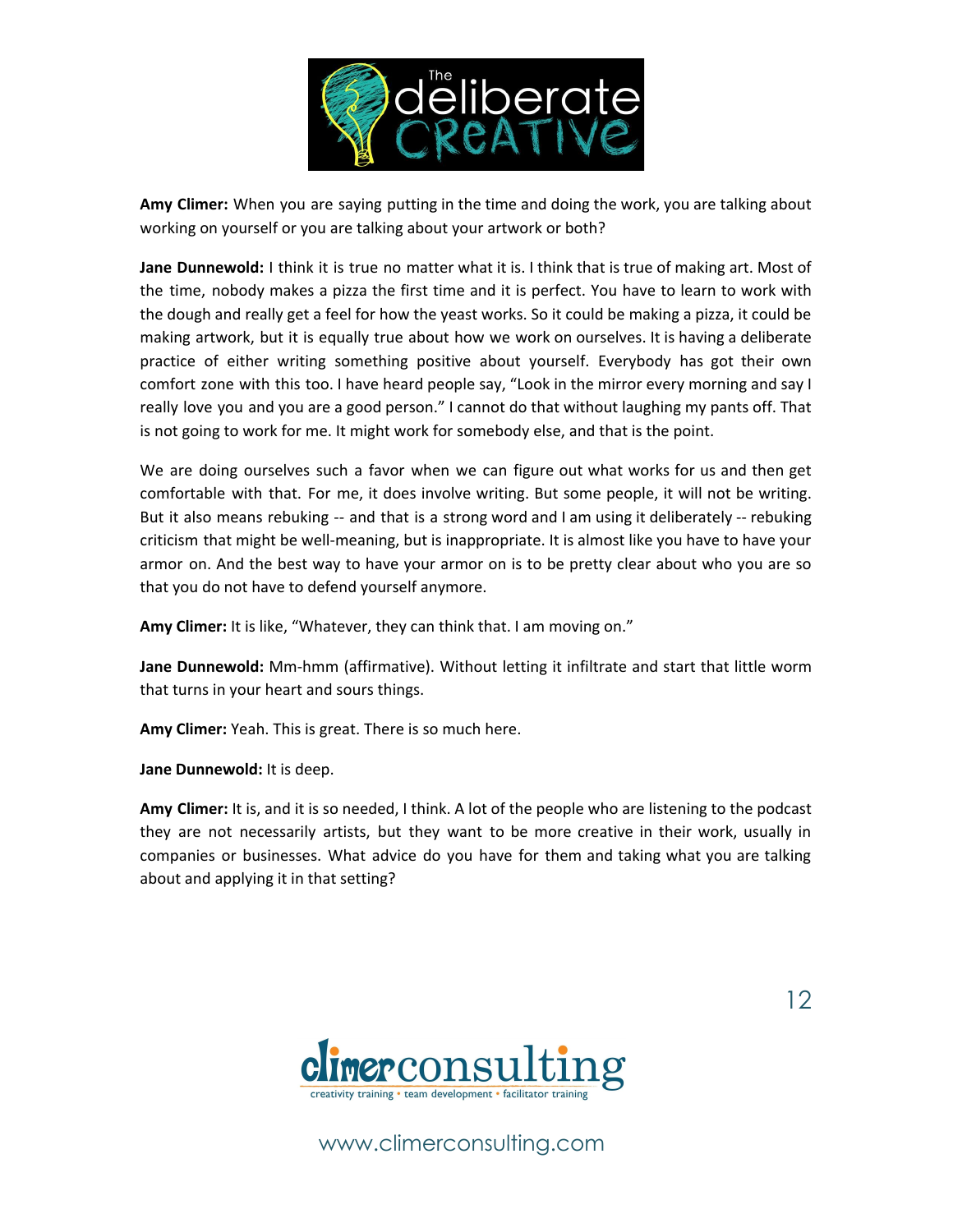

### **The Power of Being Authentic [29:48]**

**Jane Dunnewold:** I think, based on people I know who are not artist who are in various businesses sometimes for themselves and sometimes as employees, that one of the most important things to cultivate to the best of your ability, and of course, if you are working for someone, that is a little different from working for yourself. But of course, I am a freelancer and I still have to play by the rules of people who hire me as would you.

**Amy Climer:** Yeah, absolutely.

**Jane Dunnewold:** But I think, really, one of the most important things that we can choose to do is to be authentic. That means when I am with my students, I am as real as I can possibly be with them. There is a difference between being really real with somebody and not holding cards close to your chest. It is a healthy boundary thing. Now we are back to boundaries again. But I do think that in business settings -- I have a friend who runs a business and people weave clothing for her and she sells them at art fairs. I learned so much from her because she told me a story about one of the employees who was always in a bad mood when she came into work and kind of poisoned the whole environment for the other people who were working in this setting, which was a small studio with several women cutting and making these garments and weaving, et cetera.

And so my friend, Elizabeth, pulled this woman aside one morning and said to her, "I don't understand why you are in a bad mood so often and I really want to change it because I want to be able to keep you here. You are an important part of our team." As it turned out, there were a couple of things that were so simple and were bothering the woman. She did not like them. I am making this part up because I do not remember what they were exactly. But it was like she had to rush out the door and take her kids to school and she always felt rushed by the time she got to work. And she did not like the music that was playing when they were all in this space together.

Elizabeth realized it was her own blind eye that was creating part of the problem so she suggested that this employee come in an hour later, because it did not really matter when she began or ended. And they turned off the music in the studio and people got headsets if they wanted them. It was as simple as willing to be authentic and ask questions because that allows



www.climerconsulting.com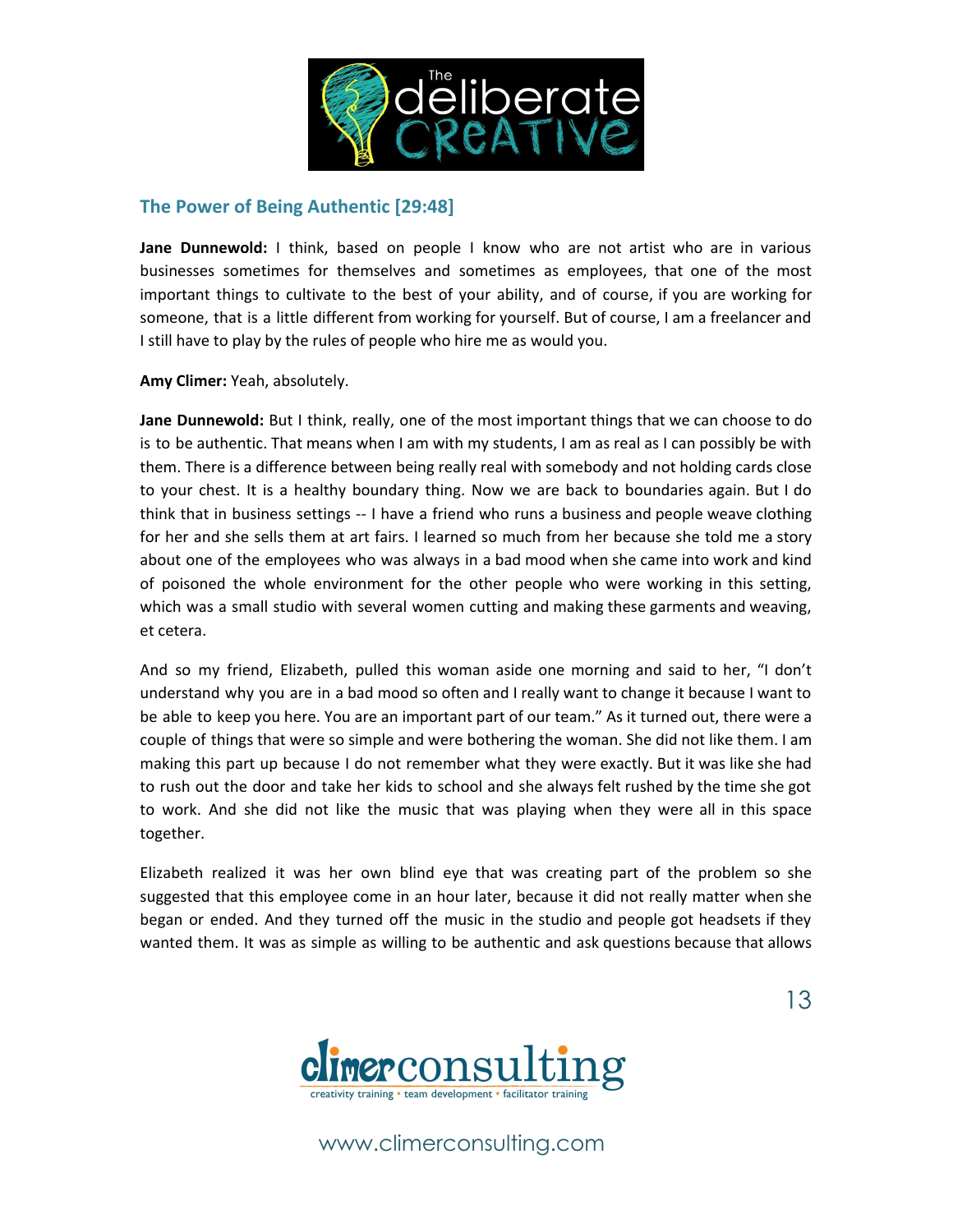

the people that you are working with to feel as though they buy in because they are allowed to help formulate the creative solution to whatever the perceived problem is.

**Amy Climer:** I have got to say kudos to your friend Elizabeth for reaching out for the conversation. I think that that is sometimes a challenge for people who are supervising others, especially, in an environment like that, it is a small business, and just to invite the conversation can be challenging because it might feel confrontational. But it sounds like the way she did it was like, "Hey, really, I love you, I love that you are here. I want you a part of this team. What is up? What is going on?"

**Jane Dunnewold:** That is why the languaging is so important. I do not know whether this would be the kind of advice that somebody in the business would take or not. I use it myself. I no longer address a particular situation in the moment if I do not have to. I step back and I walk away and I think about it and then I do, perhaps, a little writing. If I have a student where there is an issue and I am not quite sure what to do, I do not talk to her about it until I have had a chance to think about crafting a language that will not be threatening. And inviting, as often as possible, ideas so that it does feel as though it is a creative solution that involves both parties and not a top-down kind of thing.

**Amy Climer:** Absolutely. And I think that word you use "inviting" I think that is really key there of starting off with, "Hey, here is something I noticed. I'm curious what you have seen or what is going on or can we talk about this?" As opposed to like, "Hey, look, you cannot do this anymore!"

#### **Jane Dunnewold:** Exactly!

**Amy Climer:** Like, "Whoa! Okay, what are you talking about?" This is great, Jane. Jane, one of the things I like to do at the end of each episode is provide listeners with a weekly challenge; something that they can do this week to apply what they have heard in the episode. What challenge would you give listeners this week that they can do to start be more creative?

#### **Weekly Challenge [34:23]**

**Jane Dunnewold:** Can I do two?



www.climerconsulting.com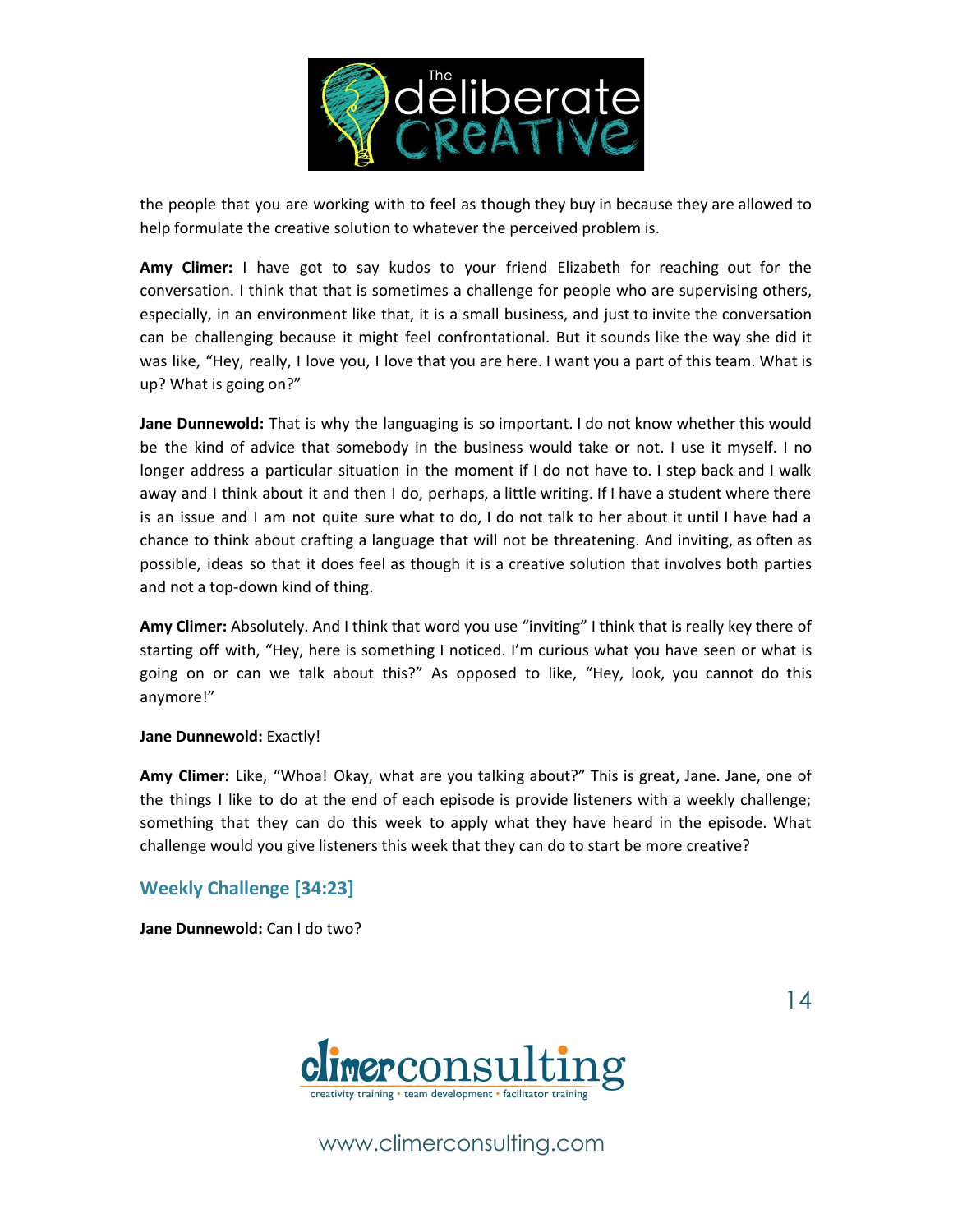

**Amy Climer:** Okay, you could do two, yeah.

**Jane Dunnewold:** The first one is a quick visual that goes back to people who think that they are not creative. And that is to take my advice and every day, look at something interesting with your camera and get up real close to it and take a couple of close-up shots. And then at the end of the week, look at all of those pictures together and just sort of enjoy looking at them. See what happens when you are looking close up at something every day for twenty seconds.

The second piece of advice is something I learned as an introvert. I would get into situations where I was completely tongue-tied and I realized when I am teaching and I am in charge, it is different. When I am on the receiving end, sometimes I am just a clam, believe it or not. The second piece of advice would be to think of something that you would, in general, just like to know more about people. And once over the course of the week -- they are prompts in a sense -- write down a few prompts. And then when you are in a situation where it feels appropriate and maybe small talk is being made, but there is a little bit more time to go and you are with someone where you do not really know them in a deep sort of intimate way, ask that question that might seem a little risky and see what kind of conversation it turns into. Because I have never tried it myself and not had it work.

Of course, there are some topics that will make people uncomfortable so you have to think twice about what that might be, but I find one of the best things to do at a dinner party now is to say, "Okay everybody, we are all going to go around the table and remember something that happened when we were 12." Everybody in the room gets a chance to talk and these conversations start. Sometimes it is hilarious and sometimes there are tears in the room, but that kind of just asking a question of someone that you are encountering over the course of the week that could help you know them at a deeper level and make them feel appreciated, I think that is worth trying.

**Amy Climer:** That is great. I love it. Wow! Jane, thank you so much. Where can people learn more about you and your work?

**Jane Dunnewold:** I do have a website and it is [www.janedunnewold.com.](http://www.janedunnewold.com/) On that website, I have free tutorials on art stuff and I have blog posts and I have pictures of my own artwork and I also have information on that ten-month program that starts in March that I mentioned. I have designed the website, or I should say my daughter, Zenna, designed the website, to be this rich

15